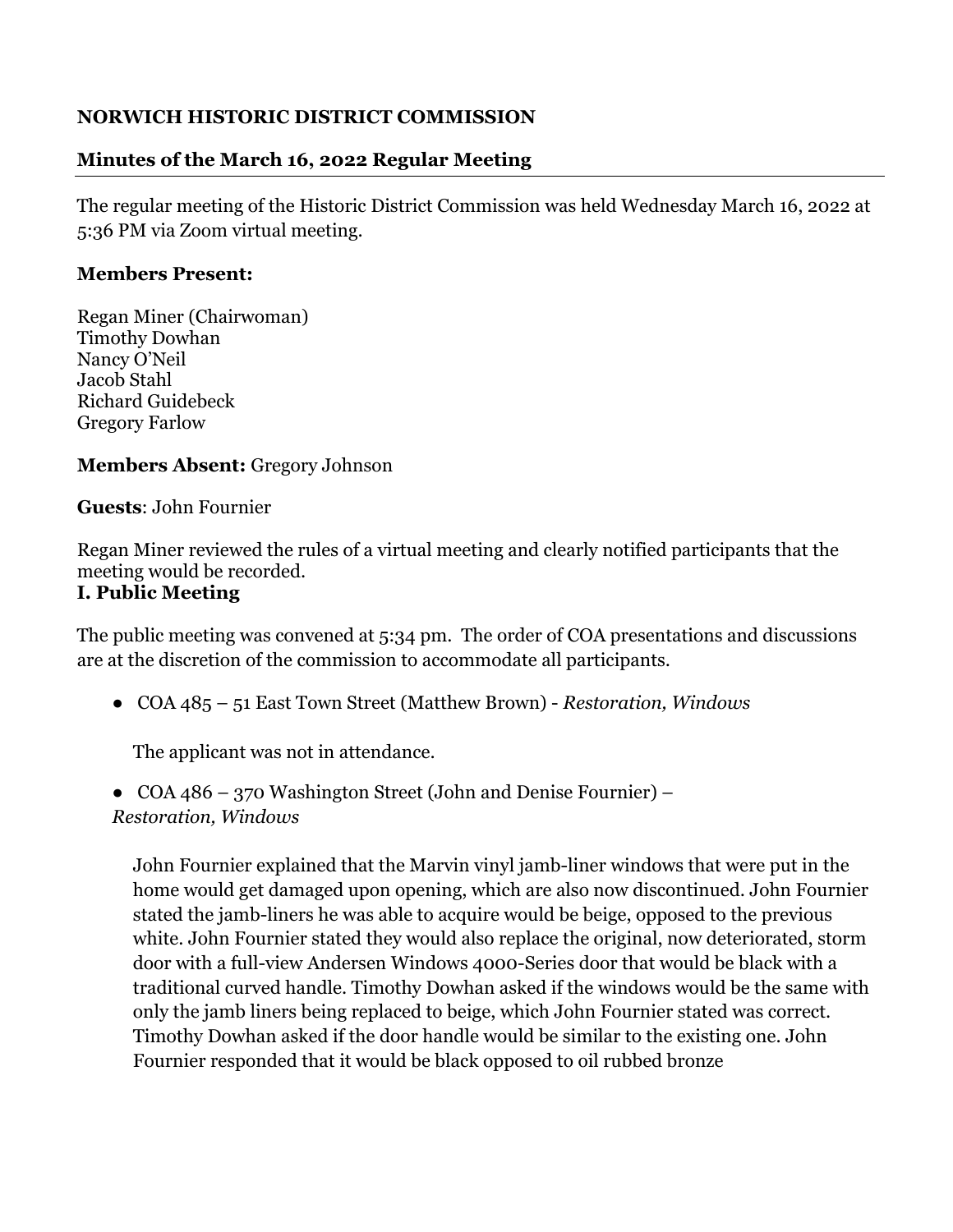## **II. Regular Meeting**

The regular meeting was convened at 5:49 PM.

## **A. Action on COA's**

● COA 485 – 51 East Town Street (Matthew Brown) - *Restoration, Windows* 

Timothy Dowhan made a motion to accept the application as submitted. Richard Guidebeck seconded. Discussion ensued regarding the placement and style of the window. Nancy O'Neil, Gregory Farlow, Jacob Stahl, Timothy Dowhan, Richard Guidebeck and Regan Miner voted in favor. The motion passed unanimously.

• COA 486 – 370 Washington Street (John and Denise Fournier) – *Restoration, Windows* 

Richard Guidebeck made a motion to accept the application as submitted and presented. Jacob Stahl seconded. Timothy Dowhan noted the work was an improvement and a remedy to a safety hazard. Nancy O'Neil, Gregory Farlow, Jacob Stahl, Timothy Dowhan, Richard Guidebeck and Regan Miner voted in favor. The motion passed unanimously.

## **B. Minutes of the Wednesday February 16, 2022 Meeting Minutes**

• Nancy O'Neil made a motion to approve the meeting minutes as written. Gregory Farlow seconded. Nancy O'Neil, Gregory Farlow, Jacob Stahl, Timothy Dowhan, Richard Guidebeck and Regan Miner voted in favor. The motion passed unanimously.

## **C. Chairman Report**

● Regan Miner introduced new member Jacob Stahl.

## **D. Old Business**

● None.

## **E. New Business**

## ● Vote On New Officers

Regan Miner discussed the new database being worked on for the city that would give all building departments and committees the option of access and processing documents, such as COAs, digitally through the city portal.

Regan Miner discussed transferring chairperson duties to Timothy Dowhan. Nancy O'Neil